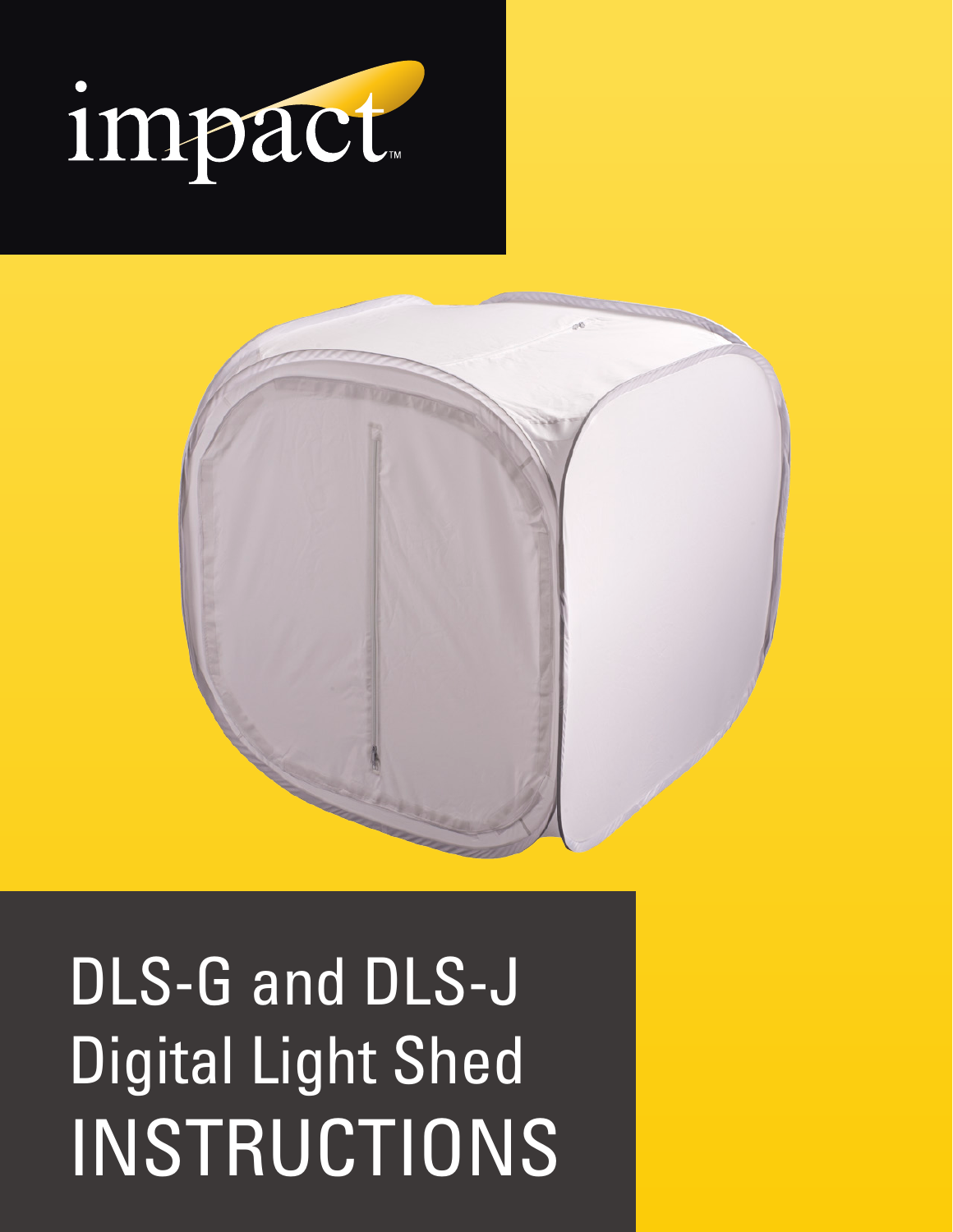#### **Introduction**

Thank you for choosing the Impact Digital Light Shed. This tabletop shooting enclosure features a highquality translucent fabric housing, making it ideal for photographing jewelry, glassware, and other highly reflective objects. It's also perfect for generating consistently illuminated images for use in catalogs or e-commerce. The translucent material will dramatically reduce unwanted reflections and give you soft, nearly shadowless lighting. The shed can be lit with electronic strobe, fluorescent, tungsten, or LED light sources. With the ability to be lit from all sides and the added convenience of the included white and black sweeps, the Impact Digital Light Shed is the perfect platform for small item photography.

| <b>Specifications</b> | DLS-G                                                                   | DLS-J                                                                      |
|-----------------------|-------------------------------------------------------------------------|----------------------------------------------------------------------------|
| Dimensions            | $35'' \times 35'' \times 35''$<br>$(90 \times 90 \times 90 \text{ cm})$ | $47'' \times 47'' \times 47''$<br>$(120 \times 120 \times 120 \text{ cm})$ |
| Weight                | $3.5$ lbs $(1.5 \text{ kg})$                                            | $6.25$ lbs $(2.8 \text{ kg})$                                              |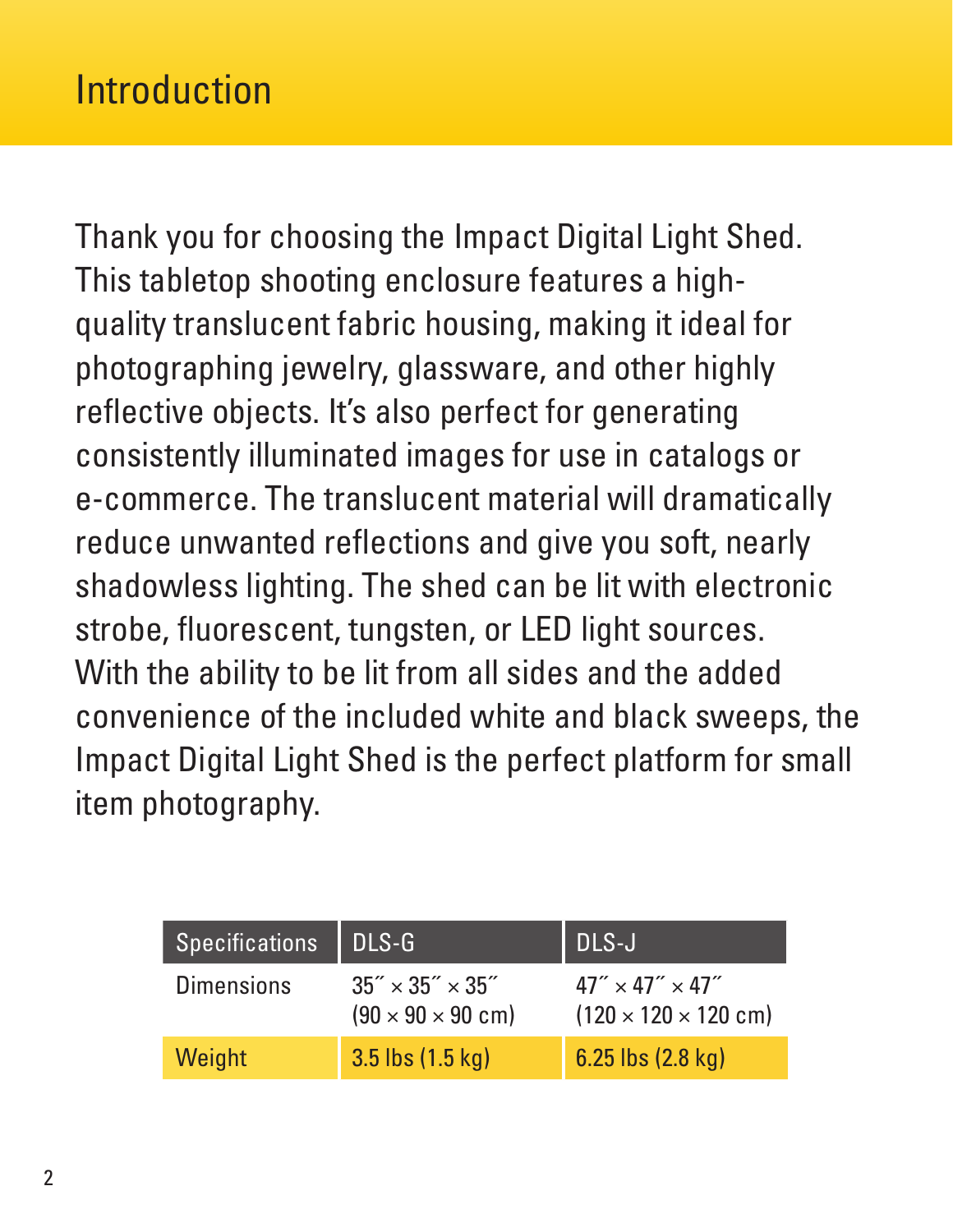#### Features

- Lighting is made simple and efficient, taking less time to erect than conventional lighting solutions
- Portable with easy setup and takedown
- Dual zippered front and top panels for camera lens positioning
- Front panel peels back on all four sides for easy positioning of objects inside

Box Contents:

- Shooting enclosure
- White fabric sweep
- Black fabric sweep
- Storage bag
- User manual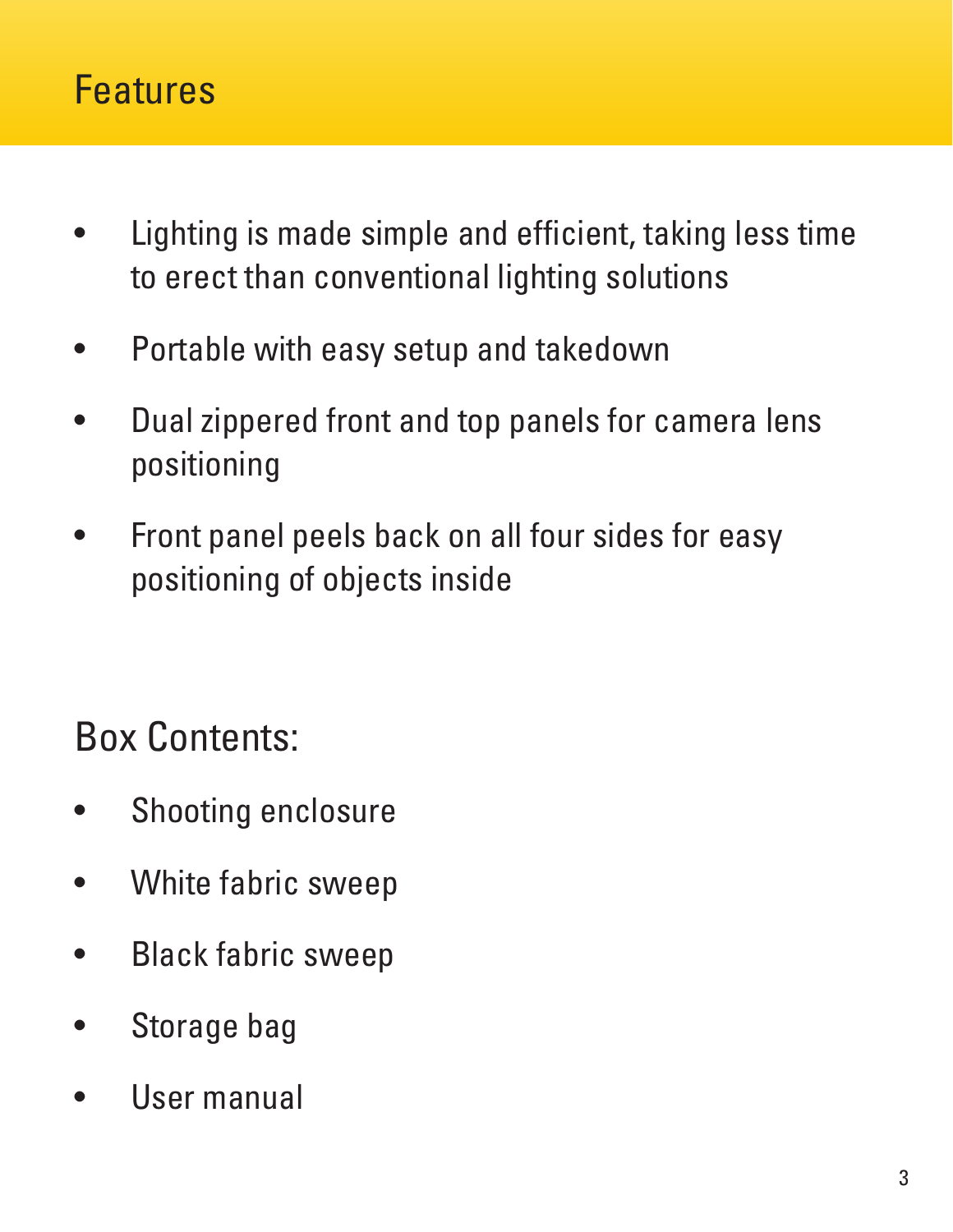### Setting Up Your Digital Shed Light



- 1. Remove the digital light shed from its storage bag.
- 2. Holding it away from your body, unfold the light shed from its folded, stacked form.
- 3. The sides of the light shed are folded together into layers. Lift one of the layers from the other as if you were opening a book.



- 4. With the first layer lifted 90°, grab a corner from inside the layers and pull it out. The light shed will pop open.
- 5. Peel the touch-fastener cover away from the front opening. This opening gives you access to set up the scene inside the shed.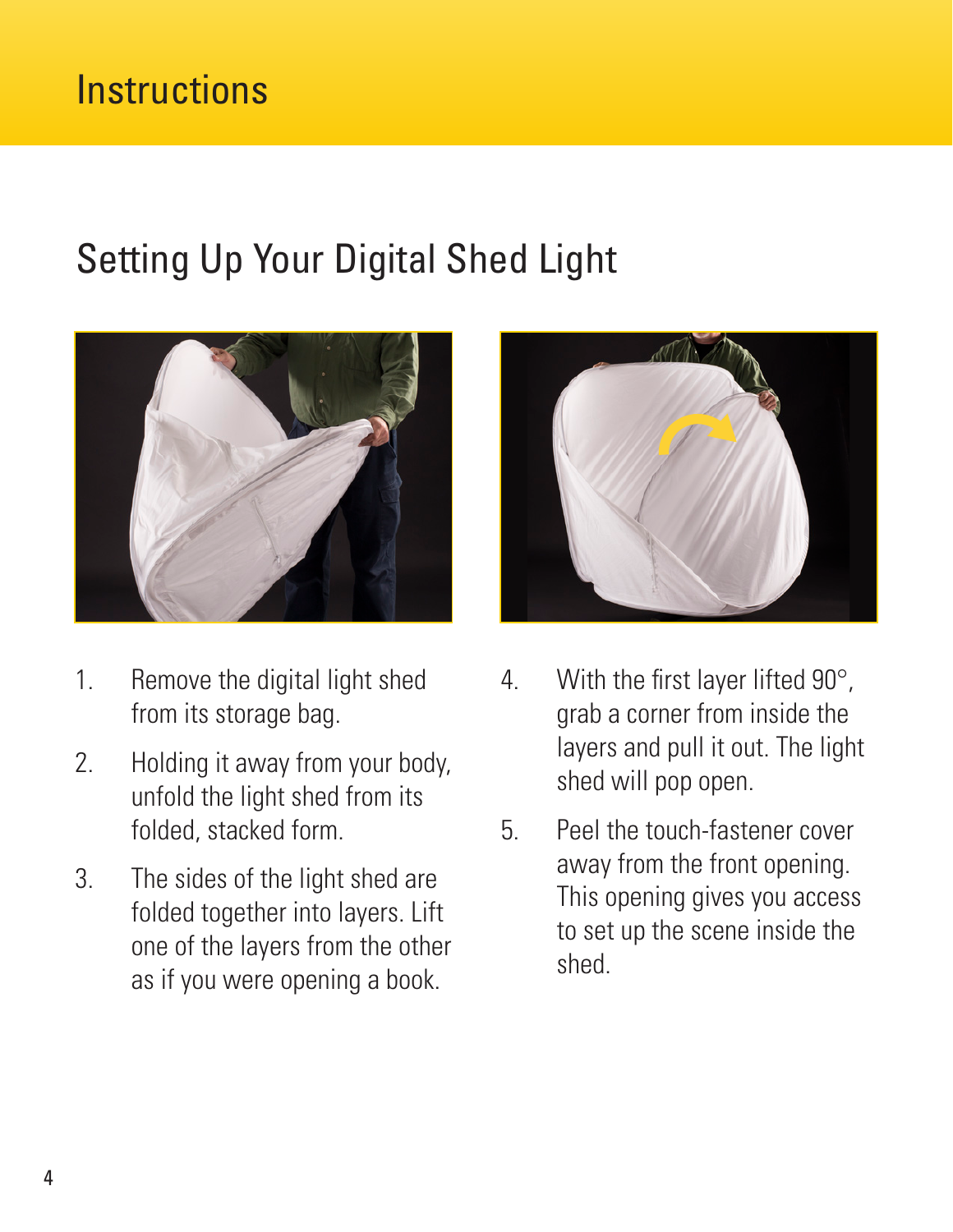

- 6. Your kit also includes white and black sweeps, providing more background choices. They can be secured to the shed with the touch-fastener corners.
- 7. You can shoot through the zipper in the front panel or remove the front panel altogether. With the front panel removed you can rotate the Digital Light Shed and place it over your scene.



- 8. Additionally, positioning the shed with the top zipper on the side gives you the ability to shoot your scene from many different angles.
- 9. The dual zippers allow you to place the camera high, low, or in the middle of the light shed.
- 10. Keep the openings closed to minimize reflections.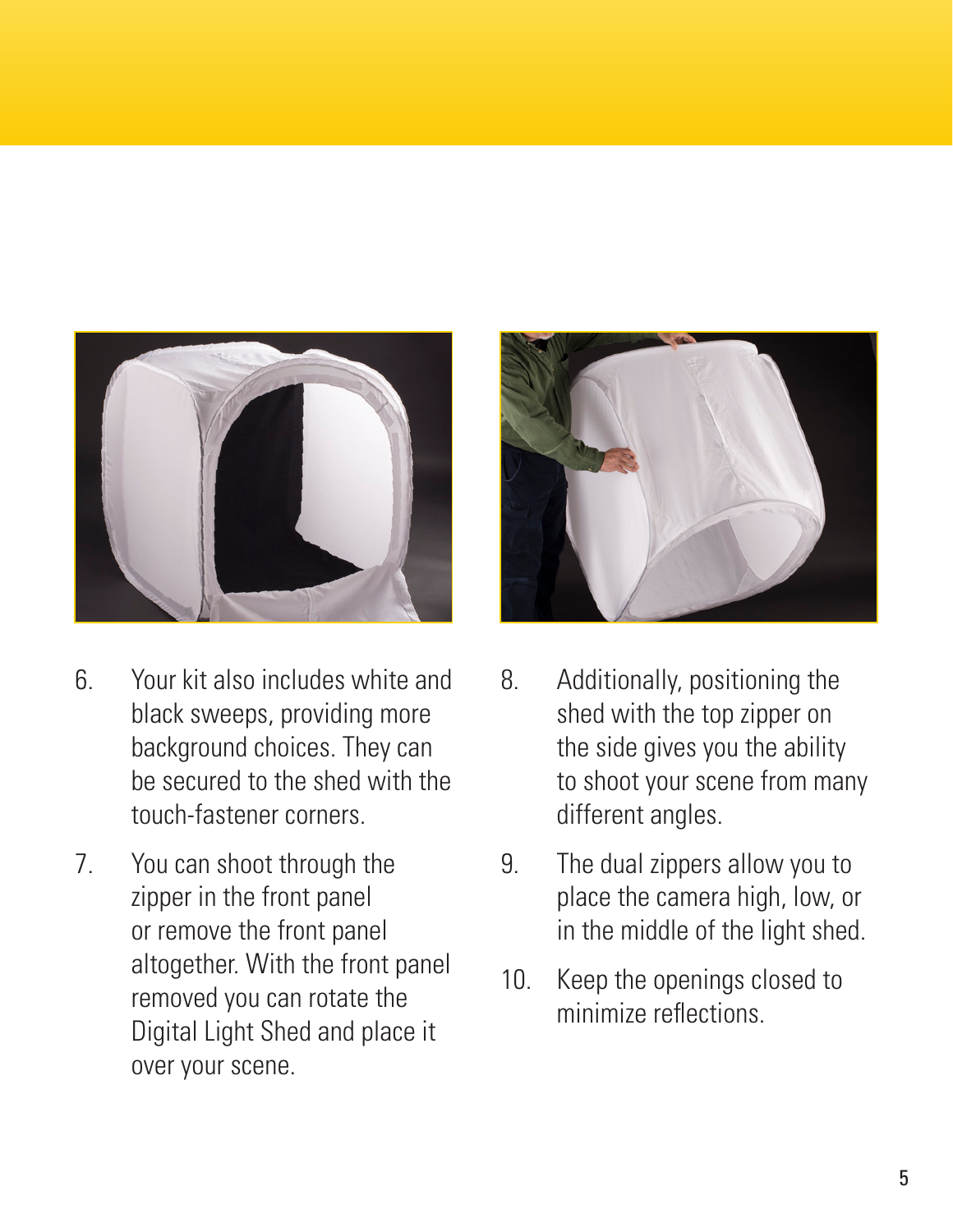### Folding for Storage



- 1. Remove and store the background sweep.
- 2. Grab a corner and fold it into its opposite, creating an L shape.
- 3. Be sure the metal support frames are not twisted before folding. The light shed will not properly collapse if any of the frames are twisted. You can straighten a twisted support frame and continue to fold the light shed.



- 4. Fold the light shed flat.
- 5. Grasp the light shed as shown. Note that your thumbs should be on opposite sides of the unit.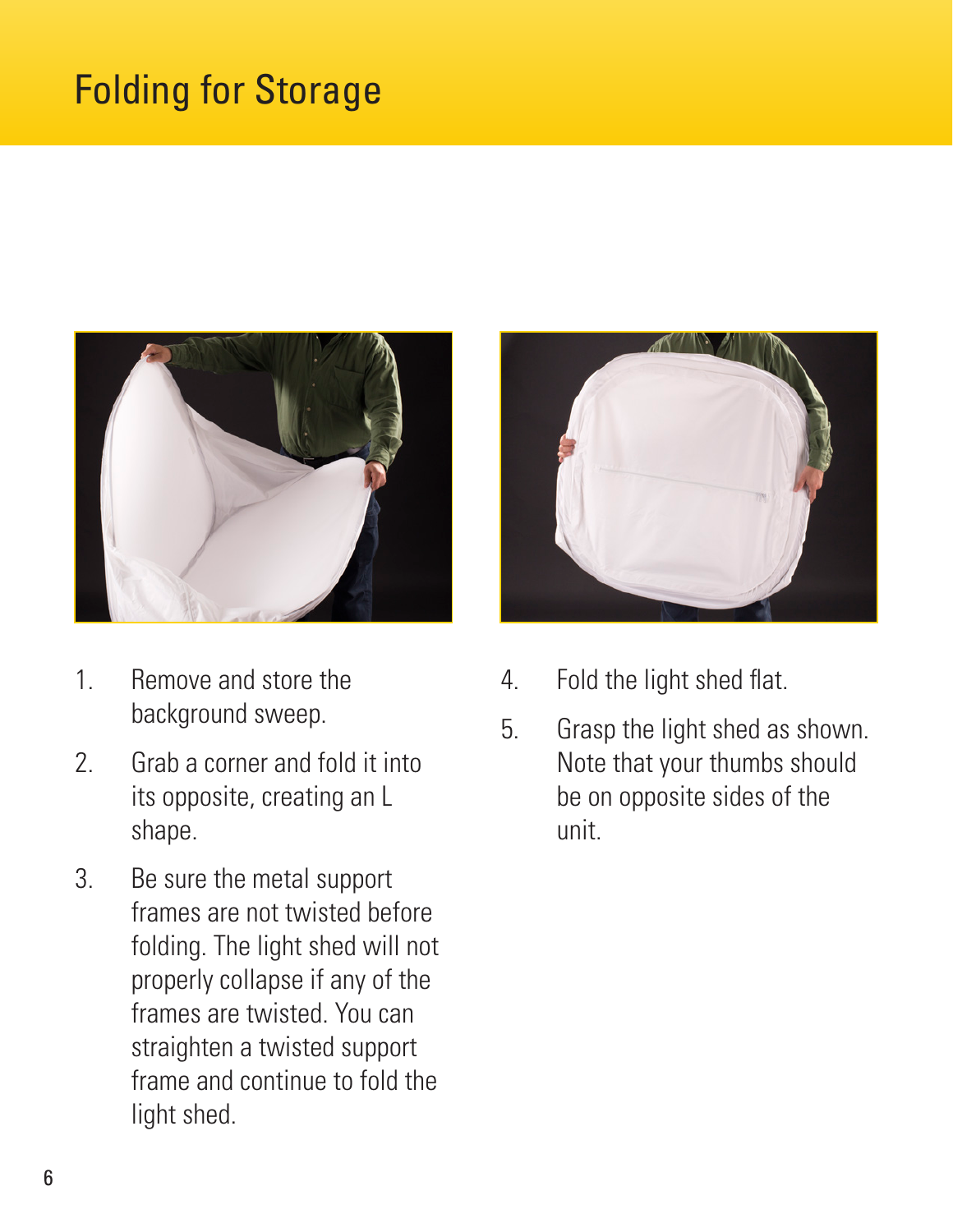

6. Twist the light shed into a figure-eight shape.



7. Continue twisting and pull the sides together as shown. The sides will pass one in front of the other until they are stacked together.